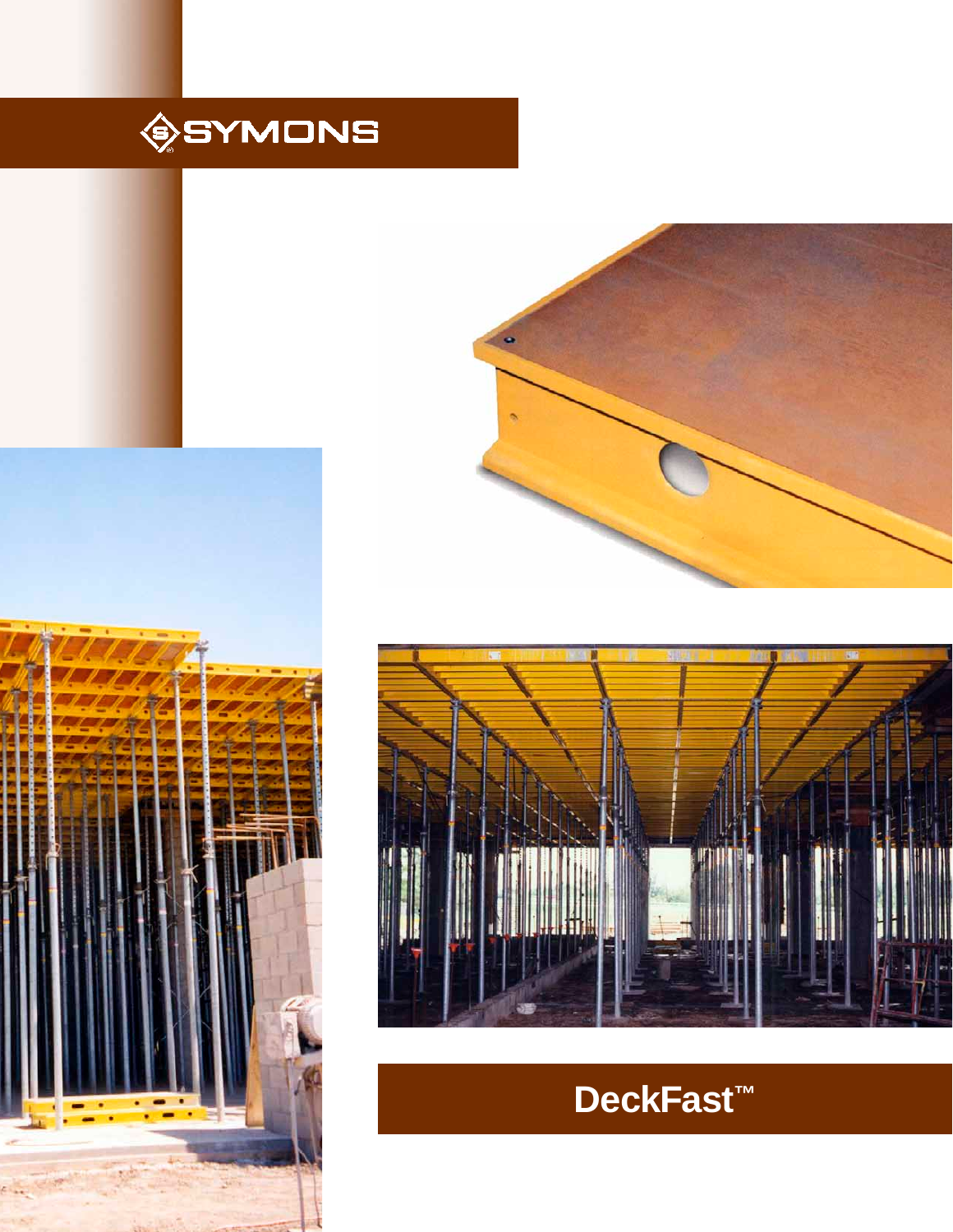### **System Design**





**The two-component slab form system!** DeckFast™ is as simple and quick as erecting two components to provide a ready-to-pour slab surface!

#### **Slab forms of tomorrow, available today!**

DeckFast/Topec is the most efficient flat slab formwork system available. Just two basic components means superior labor savings and formwork productivity.

#### **Super-sized panels yield high productivity**

The DeckFast panel productivity is increased further with the large 180 cm x 180 cm panel (nominal 6'x6'). This large-sized panel accelerates the set-up speed and overall labor savings of the system. The aluminum frame and high capacity galvanized post shore with drop-pin, yield amazing results when it comes to on-site productivity. When compared to the DeckFast slab formwork system, the conventional shoring's multitude of piece parts is antiquated.

#### **Lower plywood costs**

Why purchase extra plywood? Use the DeckFast installed plywood. Obtain an excellent finish which nearly eliminates post pour cosmetics. Budgeted plywood costs remain in the pocket of the contractor.

#### **Fewer accessories limit in-fill expenses**

The system features few, but functional, accessories to eliminate those costly in-fill areas. Adjustable panels have built-in nailers for odd incremental fills. Supported nailer strips and head support accessories are used for in-fill around columns and unusual fill areas. Reversible triangular panels allow for radius forming. Symons can even provide an in-slab beam bracket which supports your beam bottom and sides. The system's accessories make slab forming even quicker and more labor efficient.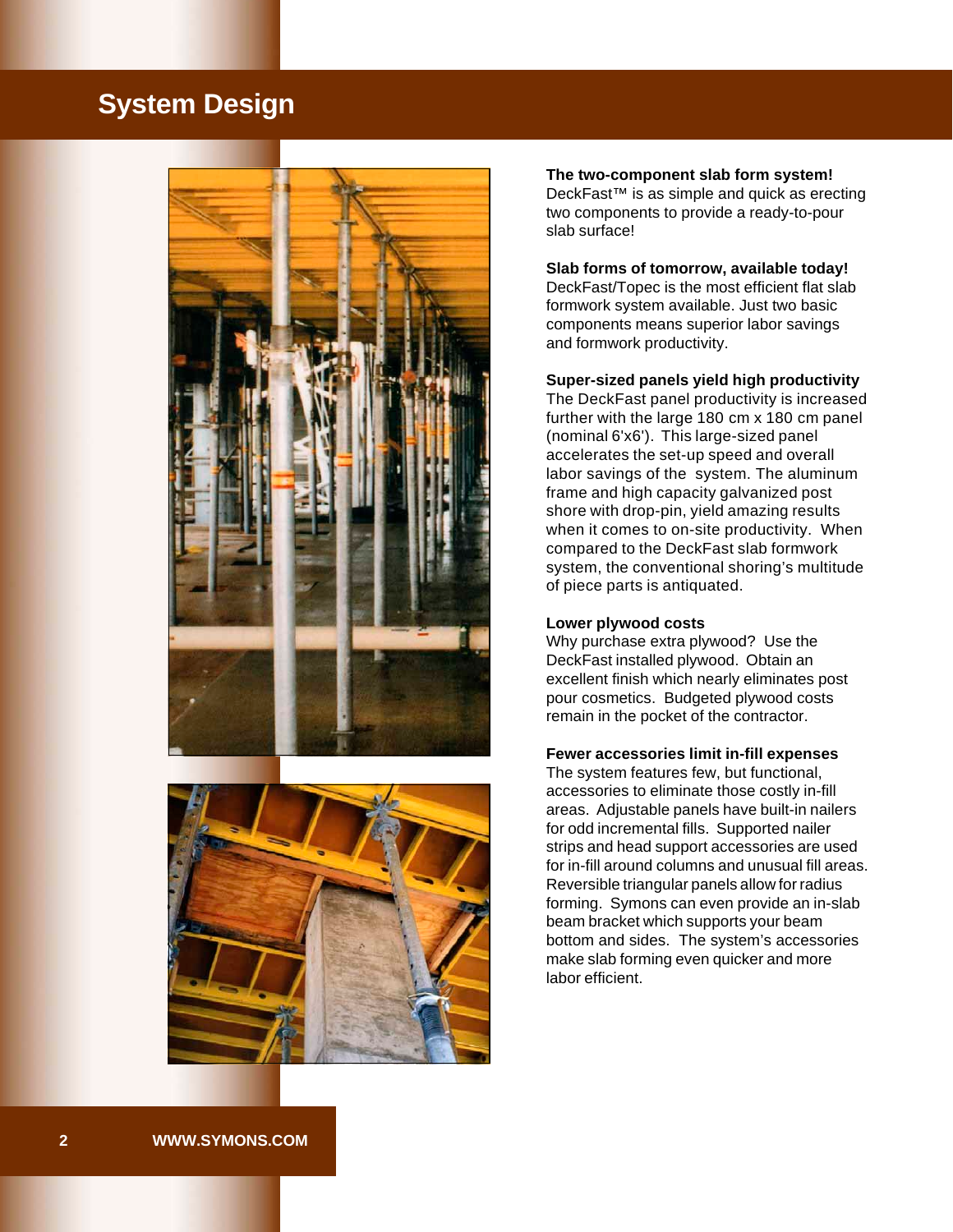#### **Easier preplanning and design**

DeckFast is capable of form heights up to 18'-11'' and a slab depth of 22''\*. Imagine pour heights in excess of 18' without "stacking" shore frames and slab depths up to 22''\* without the engineering required to position frames, stringers and joists.

#### **Reduced labor and increased productivity**

The system excels beyond the productivity of conventional shore frame systems. It allows the erection or dismantling of an average of about 1000 ft 2 per person per day for most flat slab conditions! Numerous projects have achieved well beyond this average.

Compare this to an optimistic 450 ft 2 per person per day with conventional shoring systems. The repetitive erection/disassembly of the same two basic components equates to superior labor productivity.

#### **Excellent finish**

The combination of the protective edge and special plywood provides a uniform, pleasing slab finish, in sharp contrast to the grainy results typical with conventional plywood and shoring systems.

#### **Less Re-shoring**

When 100% re-shoring is required, you'll benefit from a spacious 180 cm x 180 cm panel (6' x 6' nom.) spacing with the DeckFast system. The same shore that supports the panel becomes the re-shore.

#### **Less Maintenance and Cleaning**

The precision-manufactured panels fit so tightly together that only minimal amounts of slurry may adhere to the narrow top edge of the panels. Note the special edge profile protecting the plywood and frame.

#### **Modular flexibility**

DeckFast is most commonly utilized to produce a flat-bottomed deck, but individual shore height can be adjusted slightly to produce vaulted ceilings. **Note:** Consult Technical Services for this application.

\* Maximum depth using 60 x 180 panels.





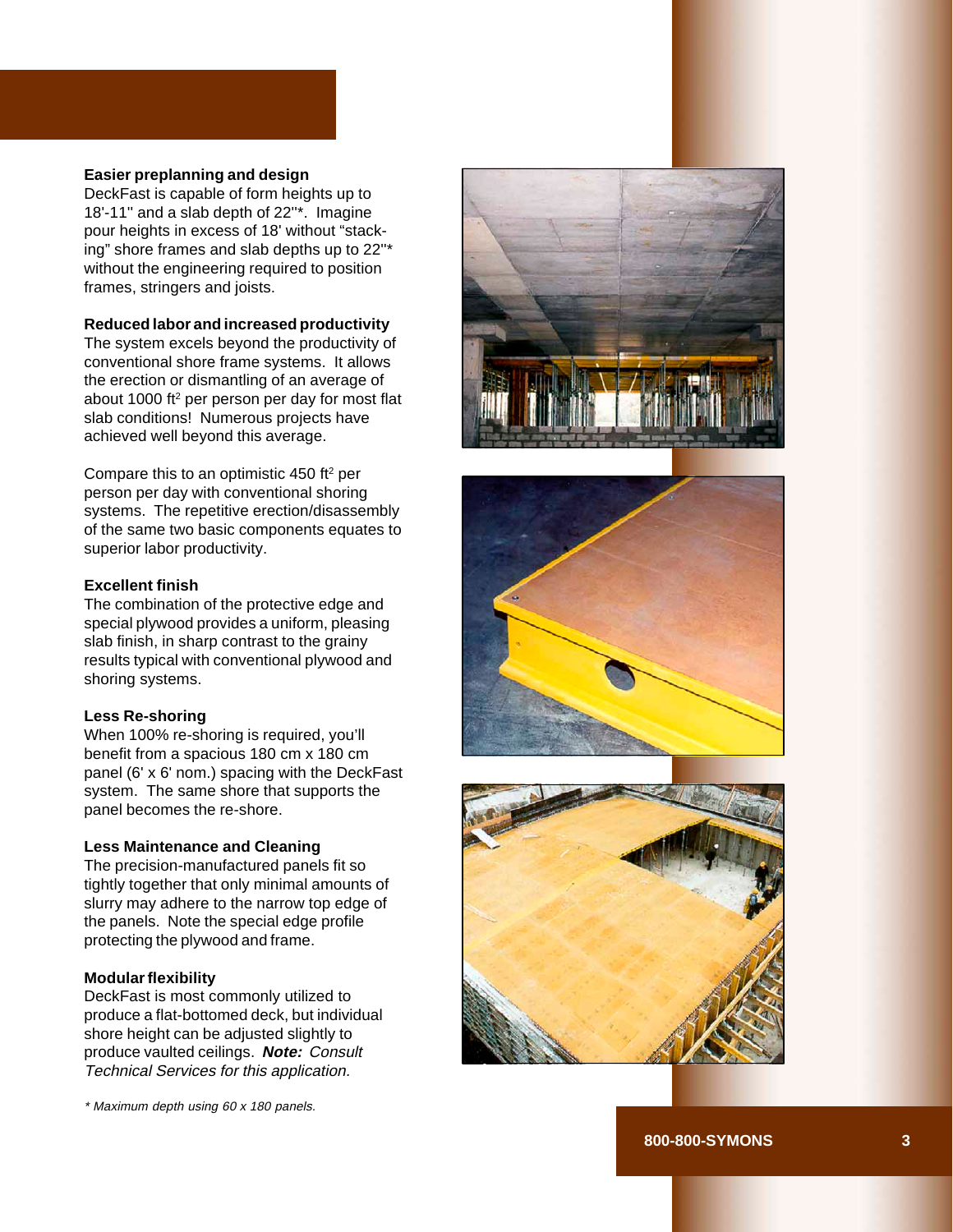### **Erection Procedures**







#### **Set the frame**

Workers position the 180 cm x 180 cm panel DeckFast™ panel onto the bearing from below. The almost 35 ft<sup>2</sup> panel with HDO plywood weighs only about 100 lbs and is easily set by two workers.

#### **Swing into place**

The adjustable Erection Rod lifts the panel into a horizontal position and serves as a temporary support awaiting placement of the shore post.

#### **Shore it**

Position the the pre-lengthened shore(s) to complete the erection process.

It's just that simple ... set, swing and shore. This repetitive yet elementary erection process yields productivity well beyond conventional handset shoring systems.

#### **Stripping is as easy as reversing the 3-step process**

Lower the shore with the shore's quick release device, turn the collar down, support and swing the panel downward to the disassembly position. Slightly lift and remove the panel for its next use.

#### **Simply the Best...**

In addition to supporting the panels, the post shores have the industry's quick release stripping mechanism which can save up to 50% of your labor cost when compared to other shores.

Two types of post shores are available. The 350 extends from 6'-8'' to 11'-5'' and weighs 46.5 lbs. The 550 extends from 9'-10'' to 18'-0'' and weighs 74.2 lbs.

Our quality post shores are hot-dipped galvanized, including the welds and threads, to prevent interior or exterior rust. In fact, all of the steel accessories are hot-dipped galvanized to ensure their longevity.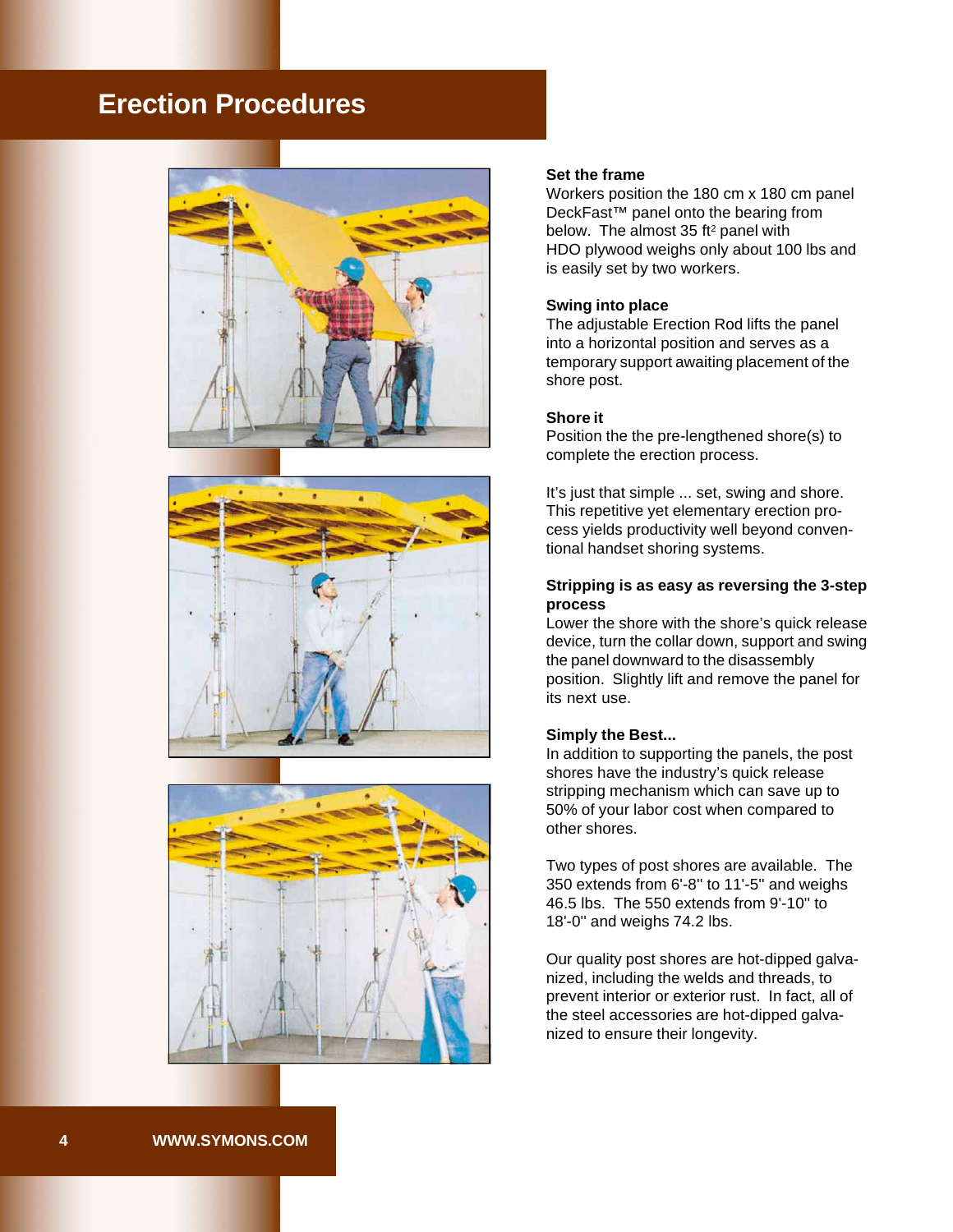### **The Post Shore**

#### **Drop-pin, under-load stripping mechanism**

Whether the post shore is supporting DeckFast, re-shoring or a conventional deck shoring system, its drop-pin can save you up to 50% of the dismantling labor.

#### **How it works**

The pin is placed in the load position when the shore is set. Following the pour, the stripping pin is struck with a hammer, which causes the shore's upper staff to lower approximately 1/8''. (The hardened pin is designed for this purpose.) The weight of the concrete pressure has now been relieved. The handle screws easily downward to facilitate the stripping function.

The single hammer blow to the end of the hardened stripping pin easily facilitates what is commonly the most difficult portion of the stripping process.

- $\blacklozenge$  You don't need to take the time for the consuming and costly efforts required in conventional shoring.
- ◆ You don't need a "cheater" bar (utilized to improve leverage to break the load pressure on other systems).
- $\blacklozenge$  You don't need to strike the metal casting collar or handle with a hammer until released. (This action can crack the casting or break the handle.)
- ! You don't need to strike the bottom of the shore with a sledge or large hammer until the shore falls. (This action can dent the lower outer tube so that the shore can not telescope.)

Our post shore eliminates the intensive labor and costly repairs typically associated with stripping competitive systems.

Because of its hot-dipped galvanized steel construction, high capacity and unique droppin stripping mechanism (while under load), we believe this shore to be the best in the industry.





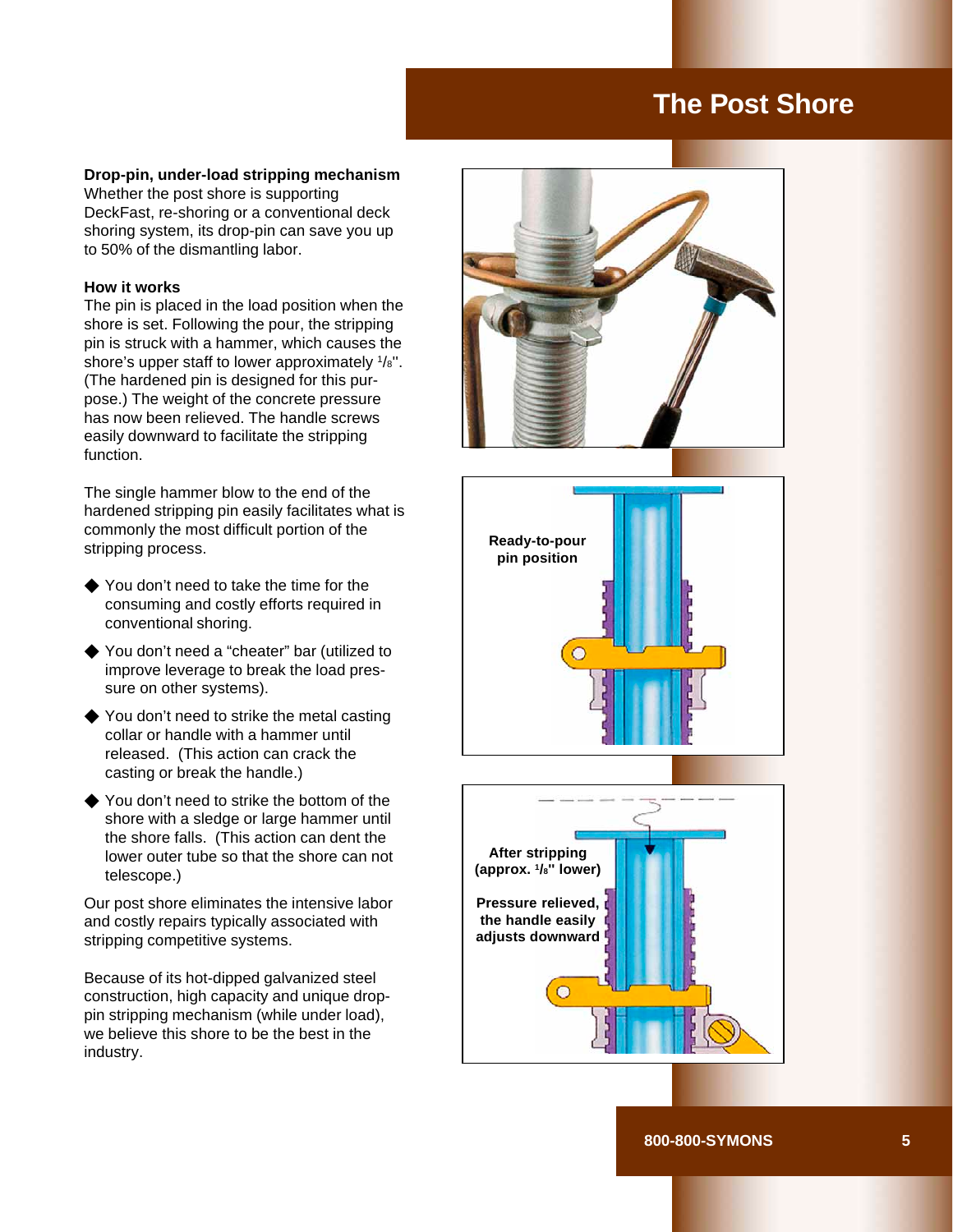# **Components**







#### **Basic Equipment**

The number of components required for the DeckFast™ slab forming system is minimal.

| <b>Basic Equipment</b>                        |                                                                                                                                                          |  |
|-----------------------------------------------|----------------------------------------------------------------------------------------------------------------------------------------------------------|--|
| 180 cm x 180 cm<br>Panel<br>(approx. 6' x 6') | Square aluminum<br>frame with 5-ply<br>bonded plywood. The<br>plywood edge is<br>sealed and protected<br>by the aluminum<br>profile of the frame.        |  |
| 180 cm x 90 cm<br>Panel<br>(approx. 6' x 3')  | Same great construc-<br>tion as the 180 cm x<br>180 cm panel, but<br>with the additional<br>benefit of higher<br>capacity for high load<br>applications. |  |
| Bearing Heads*                                | Mounted into the<br>tubular steel shores,<br>the symmetrically<br>arranged cams of the<br>bearing firmly engage<br>four corners of the<br>panels.        |  |
| <b>Edge Support</b><br>Heads*                 | With an edge spacer<br>to support the long<br>sides of the panels<br>along an existing wall.                                                             |  |
| <b>Post Shores</b>                            | The 350 has a<br>capacity of 4,631 lbs<br>at 11'-11" to 7,733 lbs<br>at 6'-8" with a 2.5:1<br>safety factor.                                             |  |
|                                               | The 550 has a<br>capacity of 3,260 lbs<br>at 18'-0" to 11,240 lbs<br>at 9'-10" with a 2.5:1<br>safety factor.                                            |  |

\* Items positively secured with the Spring Bolt.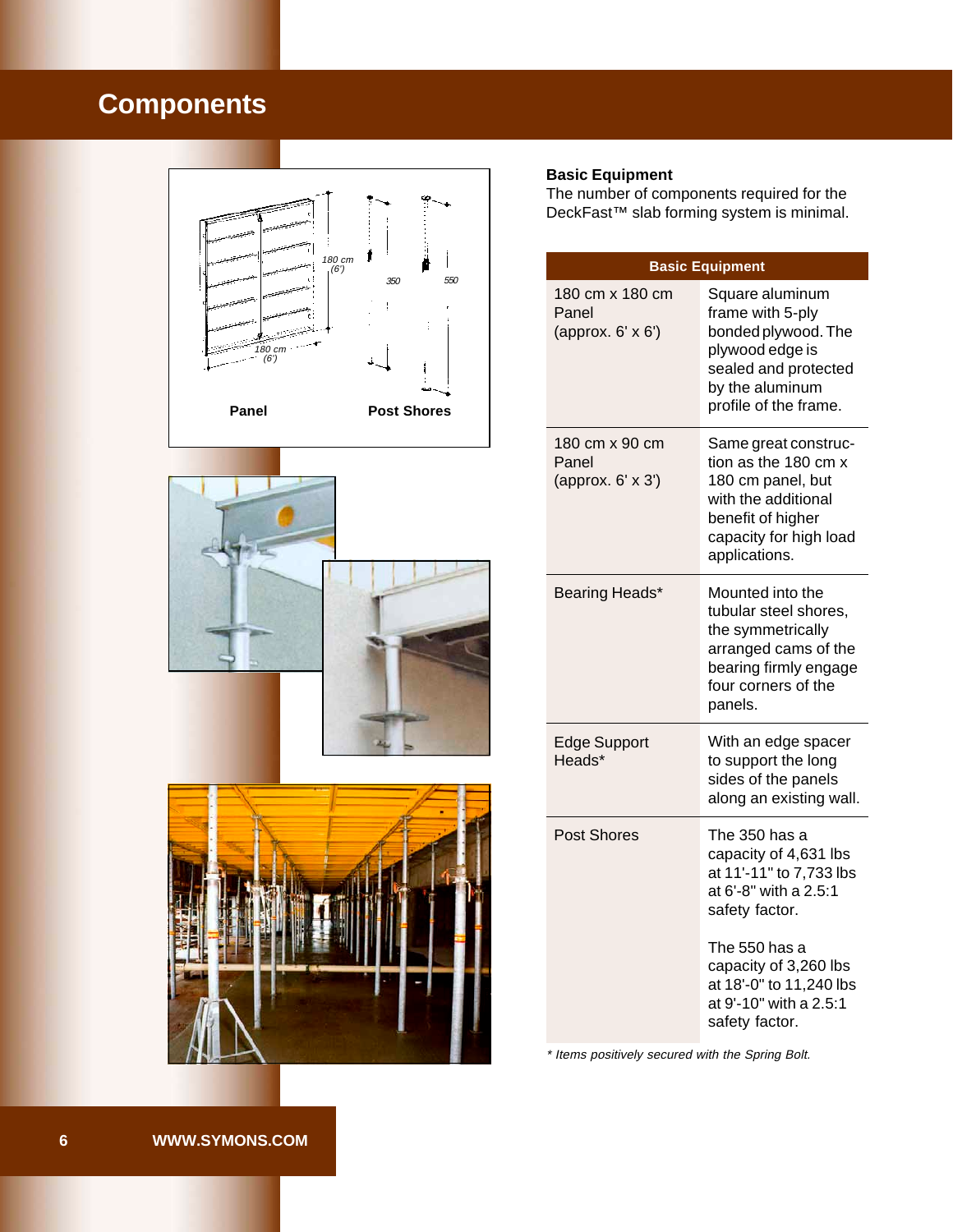#### **Erection Aids**

A number of components assist with erecting the DeckFast system or for handling special forming situations.

| <b>Erection Equipment</b>                           |                                                                                                                                                                                                                                                                                                                                                   |  |  |
|-----------------------------------------------------|---------------------------------------------------------------------------------------------------------------------------------------------------------------------------------------------------------------------------------------------------------------------------------------------------------------------------------------------------|--|--|
| Erection Rod                                        | <b>Facilitates the</b><br>erection and stripping<br>of the panels. The<br>lightweight telescopic<br>tube can be adjusted<br>for slab heights up to<br>18'-11" with Exten-<br>sion Rod.                                                                                                                                                            |  |  |
| <b>Tripods</b>                                      | Serve as erection aids<br>during the initial<br>setting of the system.                                                                                                                                                                                                                                                                            |  |  |
| <b>Bracing Frame 180</b>                            | Can be used to<br>space, support, and<br>aid in the erection of<br>the 180 cm x 180 cm<br>panel. This frame<br>attaches to the<br>bottom portion of<br>adjoining post shores.<br>The Bracing Frame<br>180 can also be used<br>in conjunction with the<br>Cantilever Frame and<br><b>Tie Down Assembly</b><br>to allow cantilever<br>applications. |  |  |
| <b>Cantilever Frame</b><br>and Tie Down<br>Assembly | When used in con-<br>junction with the<br>Bracing Frame 180,<br>the DeckFast system<br>can be cantilvered up<br>to a maximum of 29",<br>providing a walkway<br>of 26".                                                                                                                                                                            |  |  |



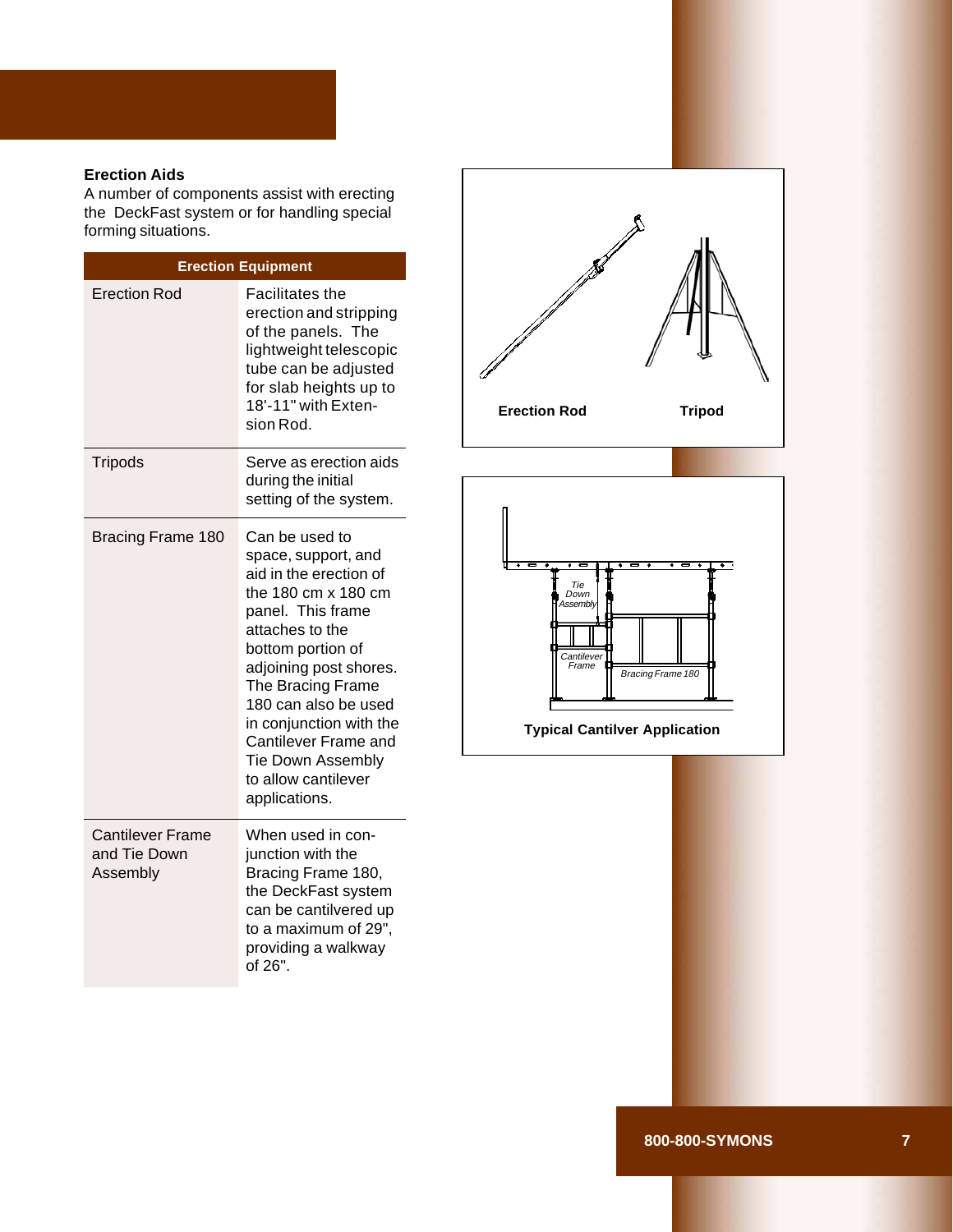# **Fill-In Components**







#### **Versatility**

In-fill areas can easily be formed with the DeckFast™ slab forming system using just a few components. Even complicated areas and curves can be accommodated. Corner Panels and Corner Frames are placed without additional shoring.

| <b>Panels and Frames</b>                                            |                                                                                                                                                                                                                    |
|---------------------------------------------------------------------|--------------------------------------------------------------------------------------------------------------------------------------------------------------------------------------------------------------------|
| Supplementary<br>Panels<br>90x45/60/75/90<br>and<br>180x45/60/75/90 | Panels 90 cm or<br>180 cm (35 <sup>3</sup> /8" or<br>707/8") are available in<br>widths of 45 cm to<br>75 cm (173/4" to 291/2")<br>at increments of<br>15 cm $(5^7 / s")$ .                                        |
| <b>Adjustment Panels</b><br>90x45-90                                | The sliding Adjust-<br>ment Panel 90/180<br>can be adjusted from<br>45 cm to 90 cm (173/4"<br>to 353/8"). The panel<br>is equipped with built-<br>in nailers and can be<br>utilized will all other<br>panel sizes. |
| 90/90 Corner Panel                                                  | Triangular aluminum<br>frame with attached<br>multi-ply panel, 21mm<br>$(^{13}/_{16}")$ thick.                                                                                                                     |
| 180/90 Corner<br>Frame                                              | The lightweight<br>aluminum frame is<br>supplied without<br>plywood that the<br>frame is reversible.                                                                                                               |
| 180/90 Corner Sheet                                                 | The plywood for the<br>Corner Frame,<br>designed for use on<br>either side of the<br>frame. Two edges of<br>the 21mm $(^{13}/_{16})$ thick<br>multi-ply sheet are<br>protected by unique<br>edge profiles.         |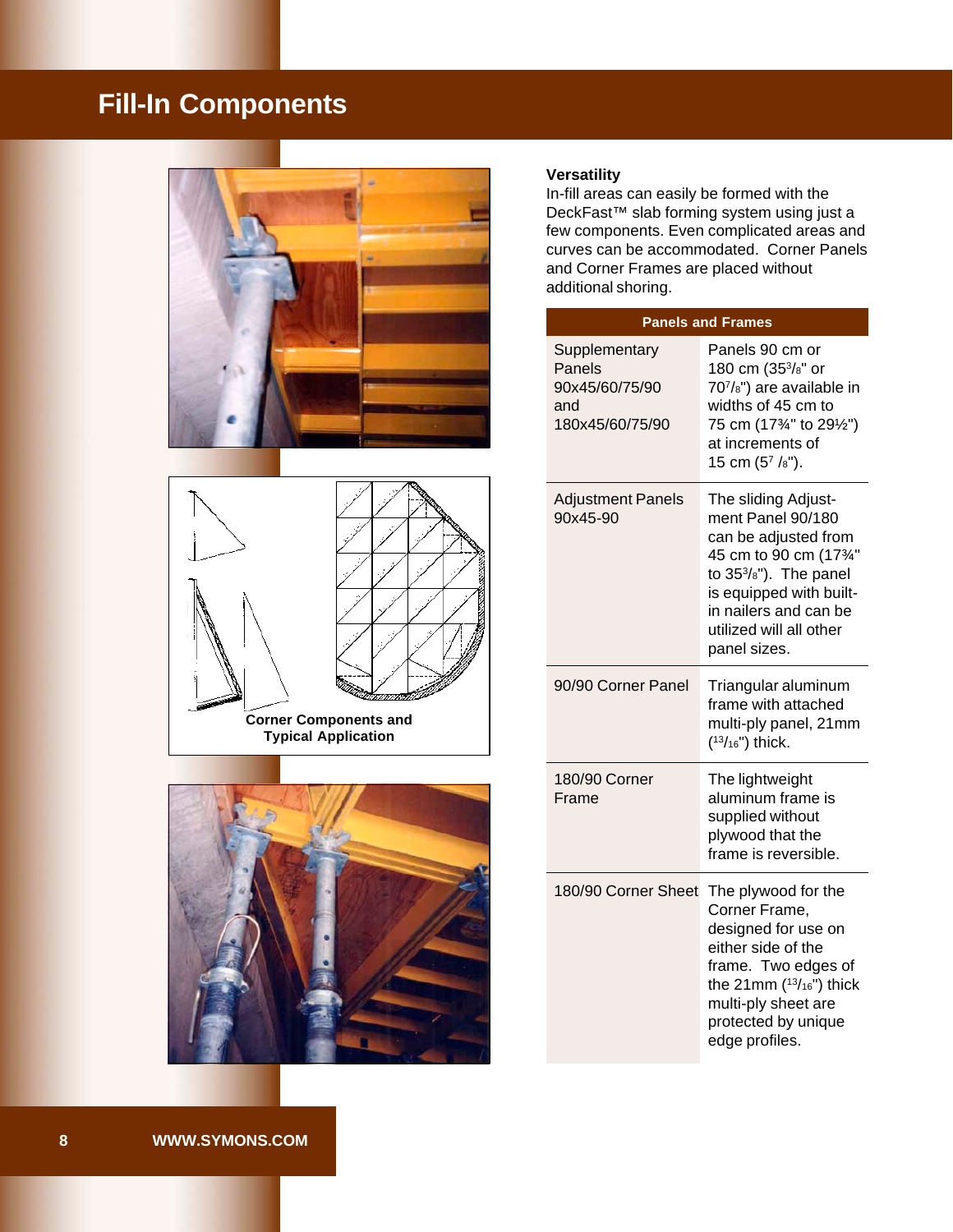#### **Beams and Other Accessories**

Adjustment Beams 90 cm or 180 cm

Aluminum profile with built-in nailer strips for forming in-fill areas.

Transverse Beam



Similar to Adjustment Beam, but running tranversely. Steel profile with a wooden nailer strip for plywood attachment. Use Adjustment and Transverse Beams together to fill in around columns.

#### Head Support Shoe



Top-mounted component for Bearing Heads or Edge Support Heads. They support 4x4 lumber and plywood to equalt the DeckFast/Topec deck height.





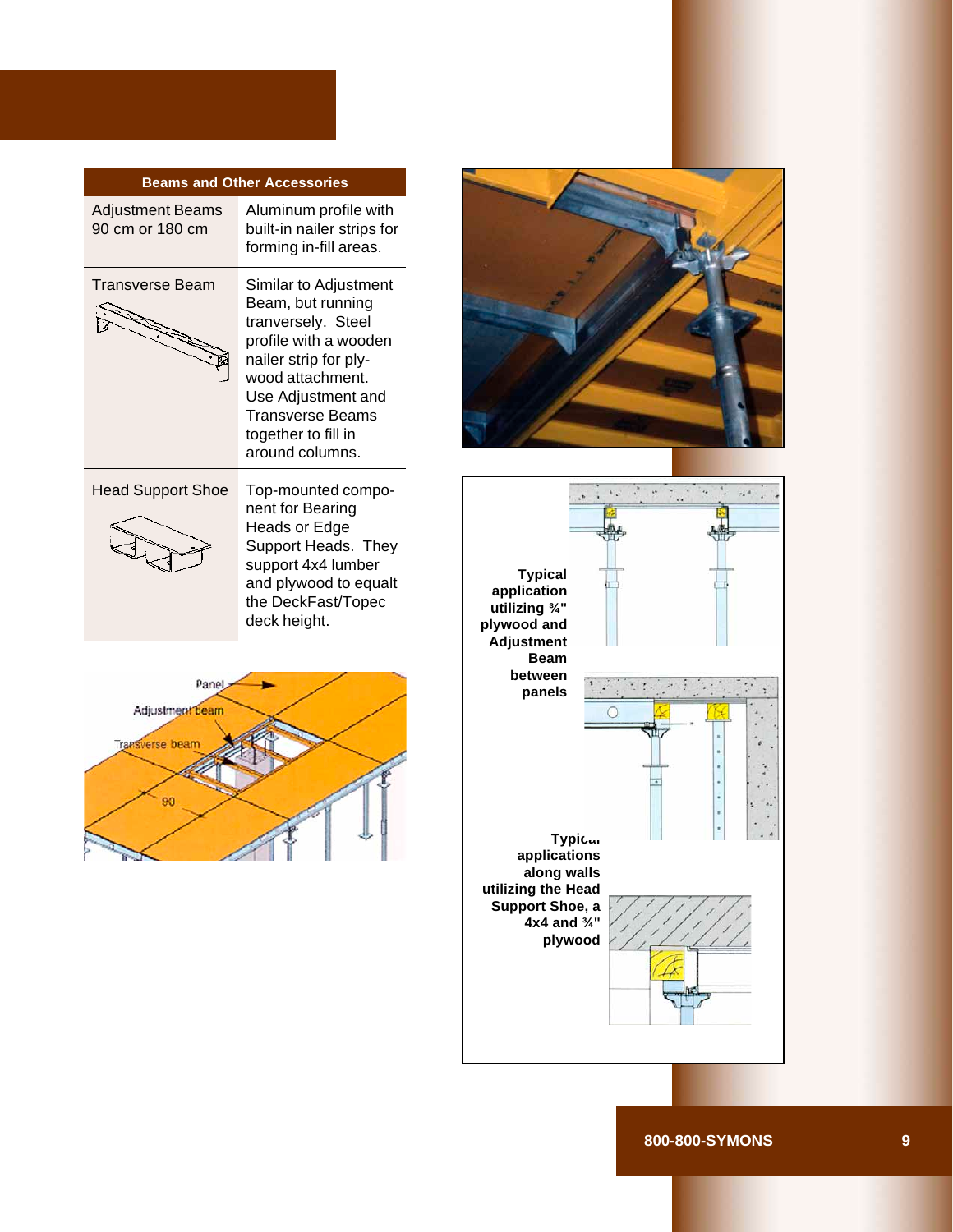# **Safety and Stability**







| <b>Guard Rails and Walkways</b>     |                                                                                                                                                                                                                                                                                                   |  |
|-------------------------------------|---------------------------------------------------------------------------------------------------------------------------------------------------------------------------------------------------------------------------------------------------------------------------------------------------|--|
| <b>Guardrail Bracket</b>            | May be installed<br>along edges or sides<br>of the panels prior to<br>lifting panel into<br>position.                                                                                                                                                                                             |  |
| <b>Guardrail Bearing</b>            | Connects guardrails<br>to sides and front of<br>DeckFast <sup>™</sup> deck<br>panels.                                                                                                                                                                                                             |  |
| <b>Guardrail Post</b>               | A safety post de-<br>signed to support<br>lumber guardrails.                                                                                                                                                                                                                                      |  |
| <b>Tripods</b>                      | Provide easy set-up<br>and extra stability<br>during erection<br>process.                                                                                                                                                                                                                         |  |
| <b>Cantilever Support</b><br>System | Safely supports the<br>system in an ex-<br>tended slab/walkway<br>condition. This<br>system, comprised of<br>the Bracing Frame<br>180 and Cantilever<br><b>Frame with Tie Down</b><br>Assembly, allows the<br>system to be cantile-<br>vered a maximum of<br>29" with a 25" maxi-<br>mum walkway. |  |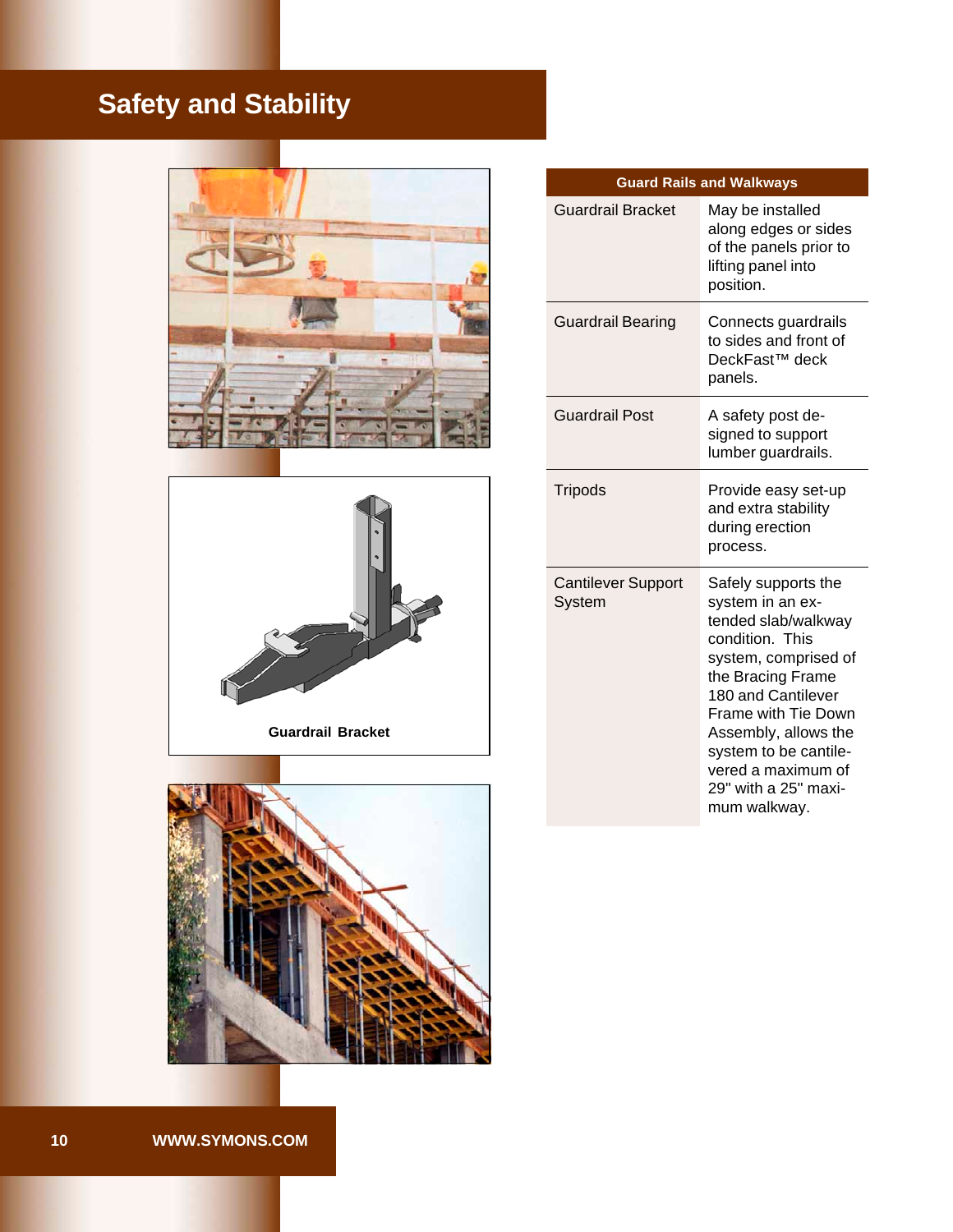## **System Compatibility**

#### **Beam Formwork System**

DeckFast can form slabs faster than any other system, especially when beams must be cast with the slab. The system includes a Beam Formwork System which forms and supports the deck, beam side and soffit with components from the Symons Wood Beam (formerly H20) Slab Support system.

Building beam sides and bottoms and tying across to create a straight and true 90° corner is one of the most labor-intensive functions in conventional beam forming. To simplify this operation, the system utilizes quick Beam Side Form Bases and Wood Beams to provide beam bottom and side support and ensure a 90° corner at the beam side. The combination reduces labor and build-up costs by up to 50%!

The Beam Formwork System can be supported by the same shores that support DeckFast or with conventional shoring. The Beam Side Base and Wood Beams lock in place without nuts, bolts, screws or wedges. Plywood combines with the Beam Side Form Base and Top to complete the assembly.